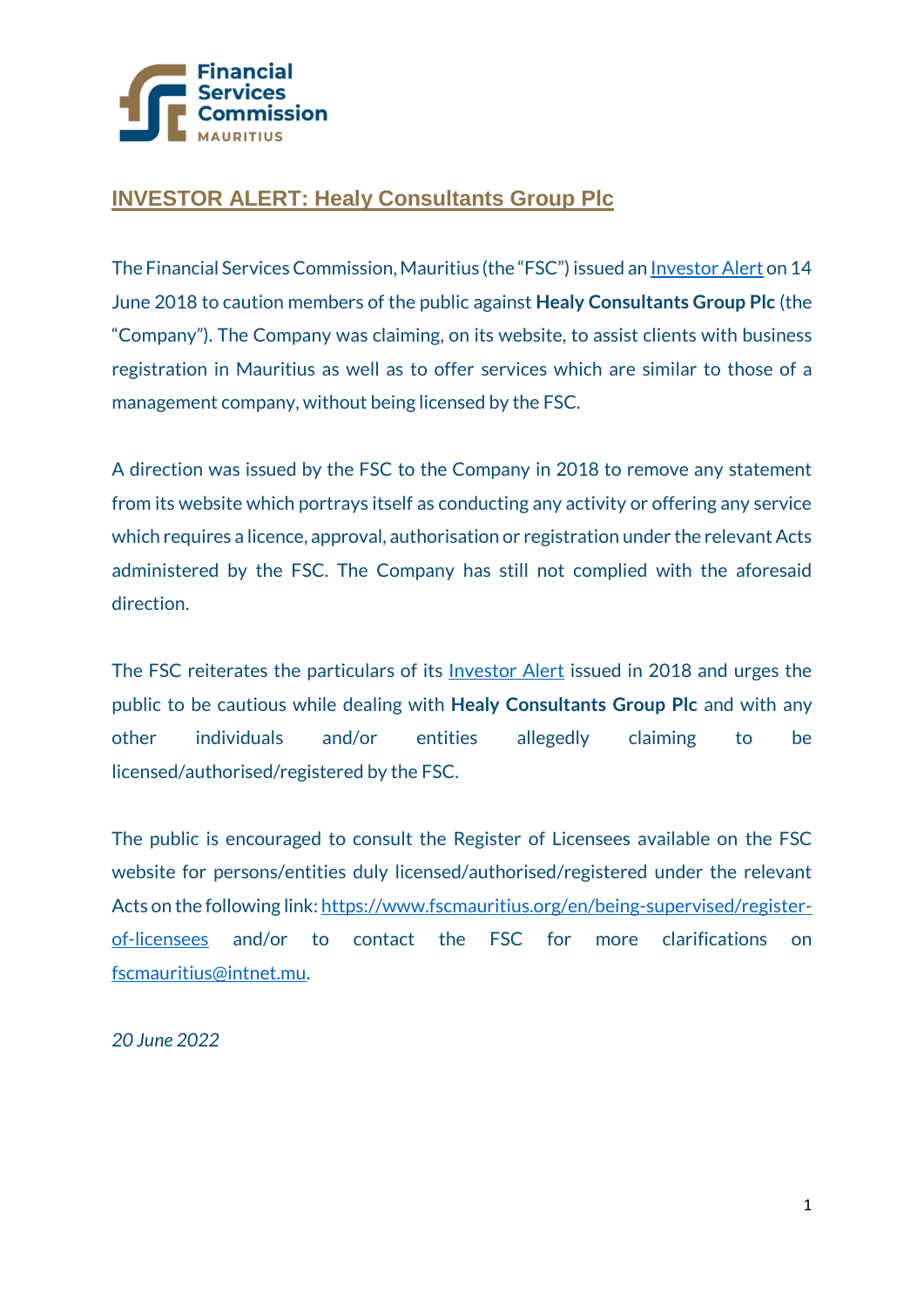

## *About the FSC*

*The FSC is the integrated regulator for the non-banking financial services sector and global business.* 

*The vision of the FSC is to be an internationally recognised Financial Supervisor committed to the sustained development of Mauritius as a sound and competitive Financial Services Centre.* 

*In carrying out its mission, the FSC aims to promote the development, fairness, efficiency and transparency of financial institutions and capital markets in Mauritius; suppress crime and malpractices so as to provide protection to members of the public investing in non-banking financial products; and ensure the soundness and stability of the financial system in Mauritius.*